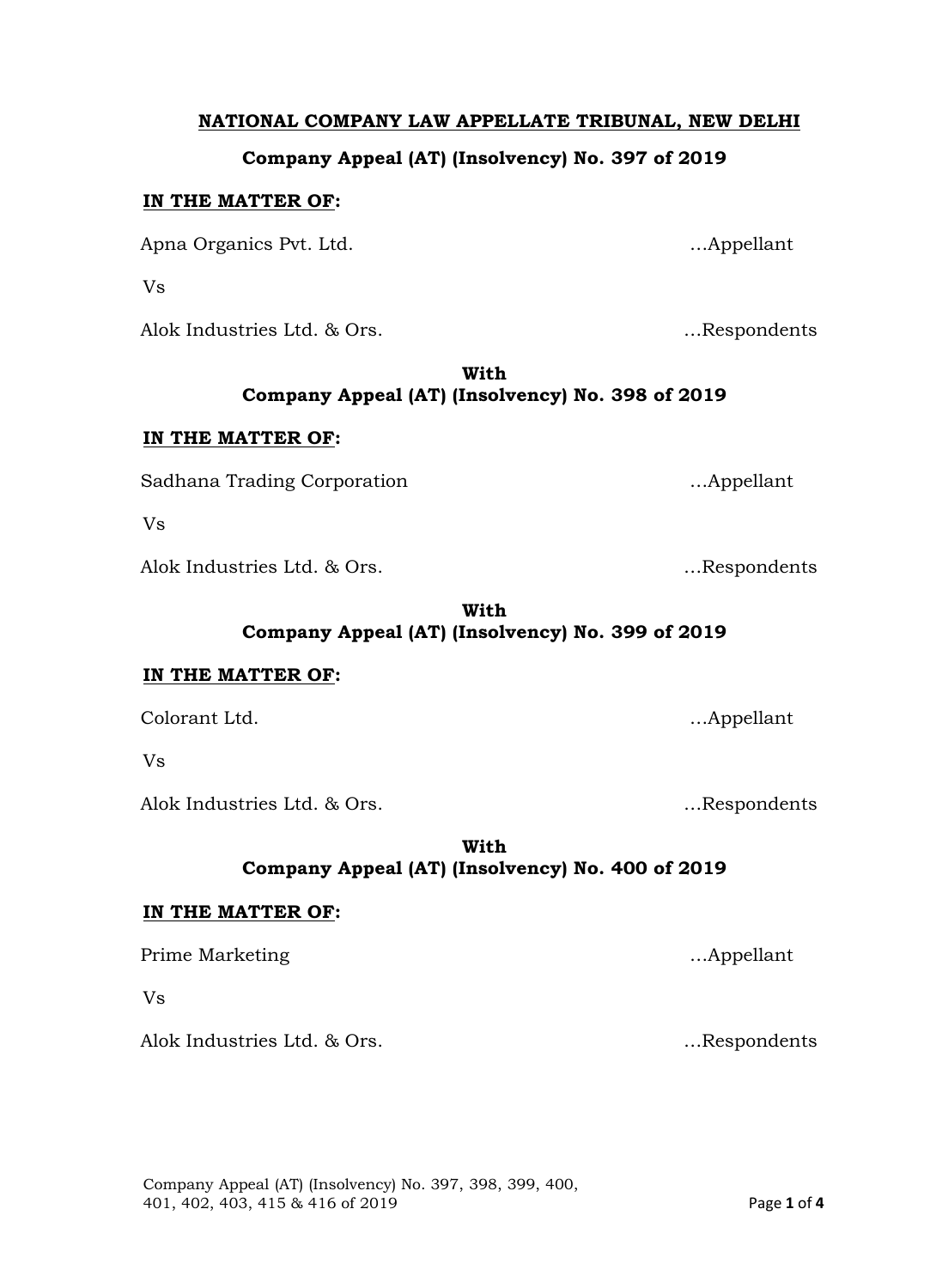### **With Company Appeal (AT) (Insolvency) No. 401 of 2019**

## **IN THE MATTER OF:**

Associated Chemicals & Anr. …Appellants

Vs

Alok Industries Ltd. & Anr. …Respondents

**With Company Appeal (AT) (Insolvency) No. 402 of 2019**

#### **IN THE MATTER OF:**

Jostars Orgotech Pvt. Ltd. …Appellant

Vs

Alok Industries Ltd. & Ors. https://www.alok.com/industries.com/industries.com/industries.com/industries.com/i

**With Company Appeal (AT) (Insolvency) No. 403 of 2019**

#### **IN THE MATTER OF:**

S. A. Pharmachem Pvt. Ltd. **Example 2018** ... Appellant

Vs

Alok Industries Ltd. & Ors. https://www.alok.com/industries.com/industries.com/industries.com/industries.com/i

#### **Present:**

| <b>For Appellants:</b>                               | Mr. Gautam Narayan, Mr. Ankit Kumar and<br>Mr. Niket Mehta, Advocates                                                                              |  |  |  |      |
|------------------------------------------------------|----------------------------------------------------------------------------------------------------------------------------------------------------|--|--|--|------|
| For Respondents: Mr. Arun Kathpalia, Senior Advocate | Vaijayant Paliwal, Advocates for Respondent No.1.                                                                                                  |  |  |  | with |
|                                                      | Mr. Ramji Srinivasan, Sr. Advocate with Mr.<br>Raghav Chadha, Ms. Roopali Singh, Ms. Sayobani<br>Basu and Sylona Mohapatra, Advocates for R-2 & 3. |  |  |  |      |
|                                                      | Mr. Prateek Kumar, Advocate for CoC for SBI.                                                                                                       |  |  |  |      |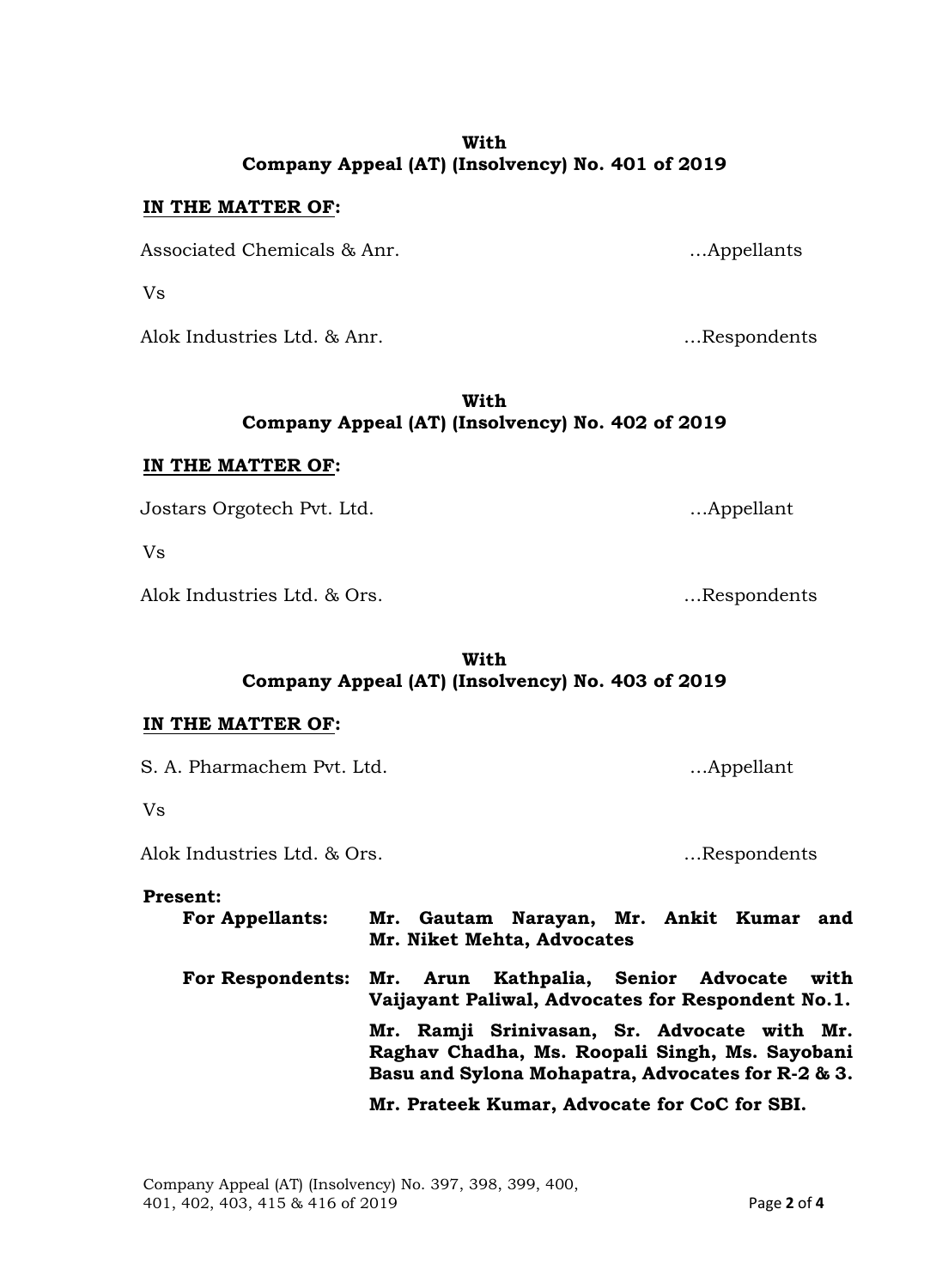## **With Company Appeal (AT) (Insolvency) No. 415 of 2019**

## **IN THE MATTER OF:**

Eighteen Acid & Chemicals Enterprises …Appellant

Vs

Alok Industries Ltd. & Ors. …Respondents

## **With Company Appeal (AT) (Insolvency) No. 416 of 2019**

## **IN THE MATTER OF:**

C.M.S. Impex (India) Ltd. …Appellant

Vs

Alok Industries Ltd. & Ors. …Respondents

### **Present:**

| <b>For Appellants:</b> | Mr. Gautam Narayan, Mr. Ankit Kumar and<br>Mr. Niket Mehta, Advocates                                                                                               |  |  |  |  |
|------------------------|---------------------------------------------------------------------------------------------------------------------------------------------------------------------|--|--|--|--|
|                        | For Respondents: Mr. Ramji Srinivasan, Sr. Advocate with Mr.<br>Raghav Chadha, Ms. Roopali Singh, Ms. Sayobani<br>Basu and Sylona Mohapatra, Advocates for R-2 & 3. |  |  |  |  |
|                        | Mr. Prateek Kumar, Advocate for CoC for SBI.                                                                                                                        |  |  |  |  |

## **O R D E R**

**30.04.2019** Learned Counsel appearing on behalf of the Appellant submits that a reply has been filed by the Interim Resolution Professional/ Resolution Professional, wherein a plea has been taken that earlier payments were wrongly made in favour of the Appellants applying wrong accounting methodology, which stands corrected; that the payments were made for the